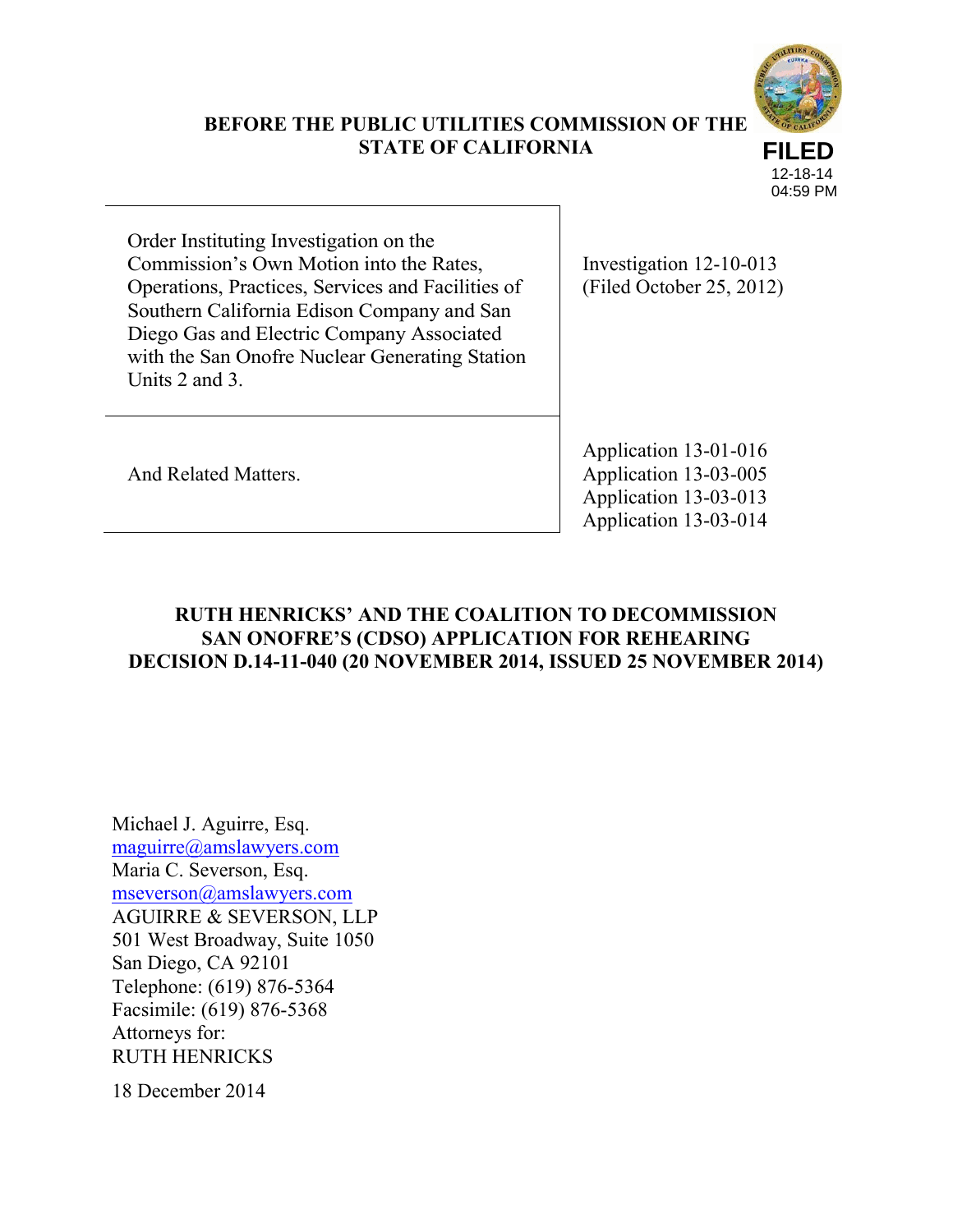### **BEFORE THE PUBLIC UTILITIES COMMISSION OF THE STATE OF CALIFORNIA**

Order Instituting Investigation on the Commission's Own Motion into the Rates, Operations, Practices, Services and Facilities of Southern California Edison Company and San Diego Gas and Electric Company Associated with the San Onofre Nuclear Generating Station Units 2 and 3.

Investigation 12-10-013 (Filed October 25, 2012)

And Related Matters.

Application 13-01-016 Application 13-03-005 Application 13-03-013 Application 13-03-014

## **RUTH HENRICKS' AND THE COALITION TO DECOMMISSION SAN ONOFRE'S (CDSO) APPLICATION FOR REHEARING DECISION D.14-11-040 (20 NOVEMBER 2014, ISSUED 25 NOVEMBER 2014)**

Ms. Henricks and The Coalition to Decommission San Onofre (CDSO) are parties to this proceeding and under Pub. Util. Code  $\S$  1731(b)(1). They apply to the California Public Utilities Commission (CPUC) for a rehearing in respect to the matters determined in Decision 14-11-040 ("Decision," effective 20 November 2014, issued 25 November

2014) and specified in this application for rehearing.

## **INTRODUCTION**

SCE and SDG&E are private corporations that own and operate systems for the production, generation and transmission of heat and light to the public. They are "public utilities subject to the control by the Legislature." Cal. Const. Art 12 Sec. 3. The Public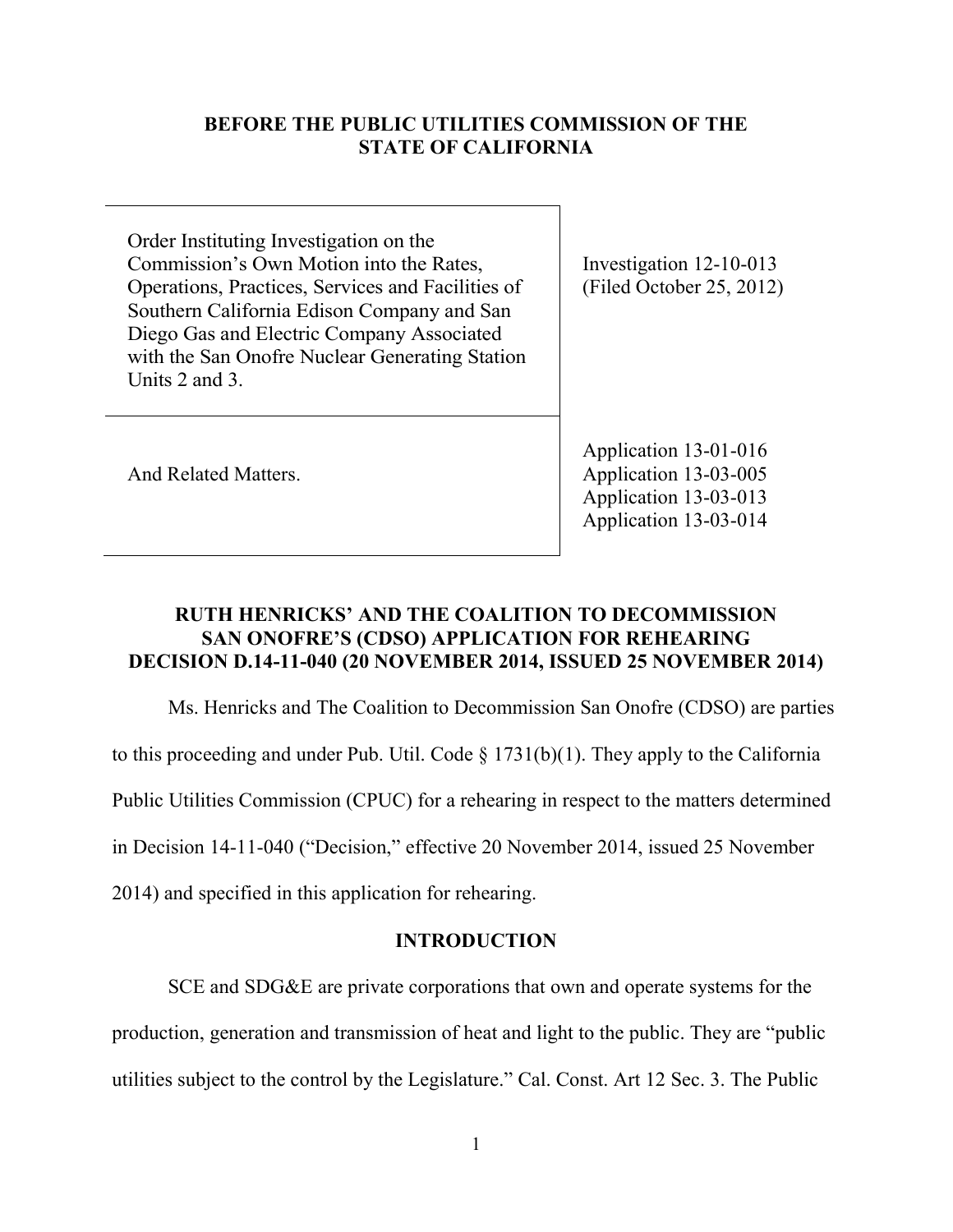Utilities Commission's duty is to ensure all charges received by any public utility are "just and reasonable." Cal. Public Util. Code § 451.

This application for rehearing of a CPUC Decision 14-11-040 is filed within the permitted time period. In the Decision, the CPUC approved an agreement which makes ratepayers pay for the damage caused by the defective steam generators Southern California Edison (SCE) obtained and deployed at the San Onofre nuclear plant (San Onofre).

The specific grounds on which the application considers the Commission's Decision to be unlawful or erroneous are: (1) The Commission acted without, or in excess of, its powers or jurisdiction; (2) The Commission has not proceeded in the manner required by law; (3) The findings in the decision of the Commission are not supported by substantial evidence in light of the whole record; and (4) The order or decision of the Commission was procured by fraud or was an abuse of discretion.

#### **THE COMMISSION DECISION WAS ERRONEOUS**

### **(1) The Commission Acted Without, Or In Excess Of, Its Powers Or Jurisdiction.**

The CPUC acted in excess of its powers when it allowed SCE to charge San Onofre costs in rates after SCE obtained and employed the defective steam generators that knocked the plant out of operation. The CPUC allowed the rates to be charged, but never determined after the plant ceased operations if they were just and reasonable. *Guerrero v. Pacific Gas & Electric Co*., (2014) 230 Cal. App. 4th 567, 573. The CPUC acted in excess of its powers when it failed to find and determine San Onofre was "used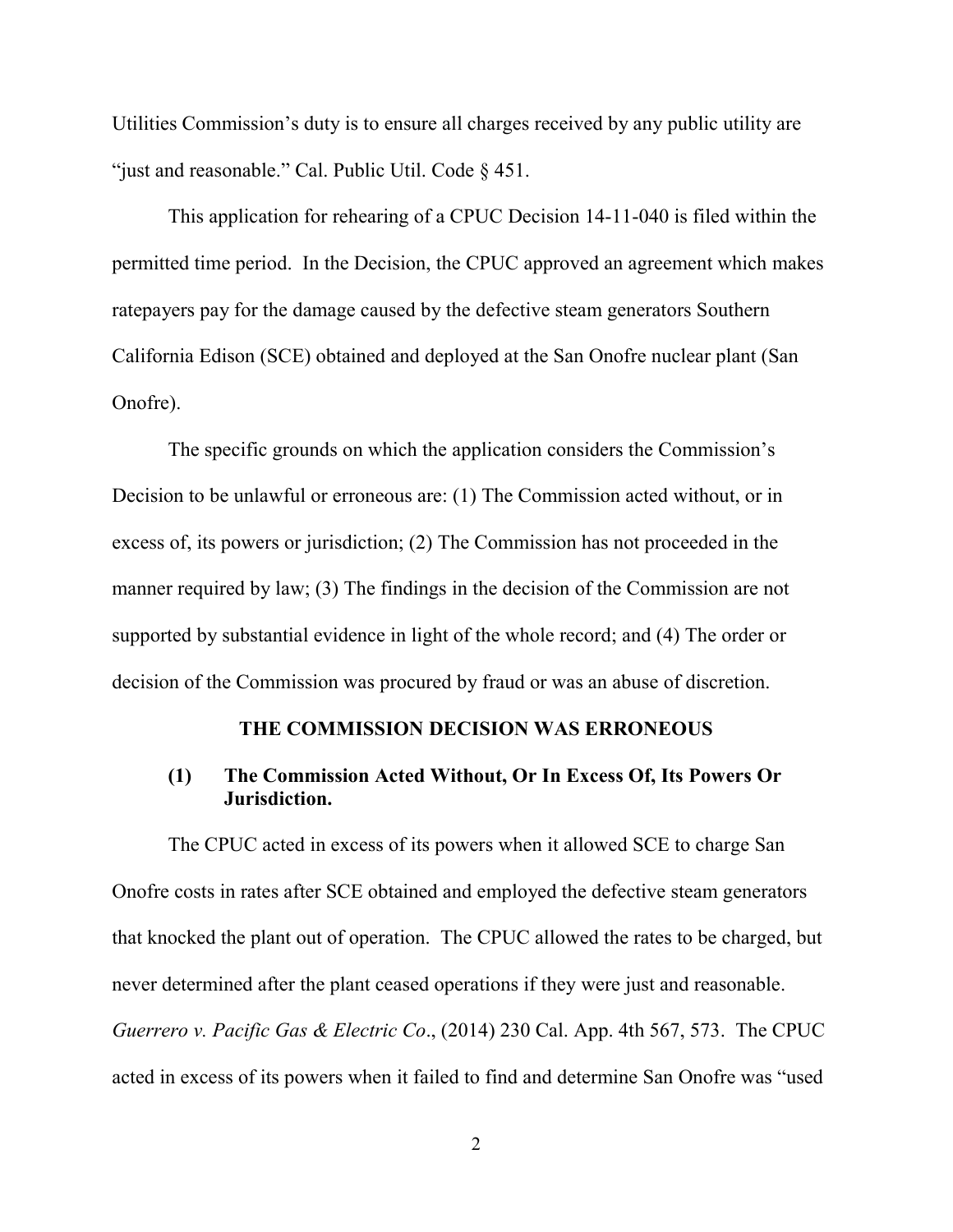and useful" after it stopped producing electricity due to SCE's defective steam generators. Cal. Pub. Util. Code § 454.8.

In a 2005 decision penned by then-CPUC President Michael Peevey, the CPUC allowed SCE to recover in rates the costs of the four new steam generators at San Onofre *before* finding them to be "used and useful." (Decision D.05-12-040) This accommodation was made in reliance on SCE's representation that SCE would "submit the incurred costs for a reasonableness review, and that the Commission would not be relinquishing its authority to review the reasonableness of recorded costs and construction practices:"

Specifically, SCE proposes to file an application to establish the reasonableness of the SGRP construction costs, excluding the costs of removal and disposal of the original steam generators, **six months after SONGS returns to commercial operations**. In addition, SCE proposes to file an application to establish the reasonableness of the costs of removal and disposal of the original steam generators six months after the last removal and disposal costs are incurred. (Decision D.05-12-040 pp. 48-49)

The CPUC acted in excess of its powers when it did not hold SCE to its promise. Instead, the CPUC allowed SCE to dictate to the CPUC when SCE would provide the reasonableness application. The CPUC exceeded its powers when it failed to conduct a review of whether SCE acted reasonably in obtaining and deploying the new steam generators. The CPUC exceeded its powers when it treated the costs of the new steam generators as if they were already in rates.

On 13 April 2011, SCE's Vice-President of Regulatory Operations, Akbar Jazayeri, told the CPUC it was not going to file its application to put the new steam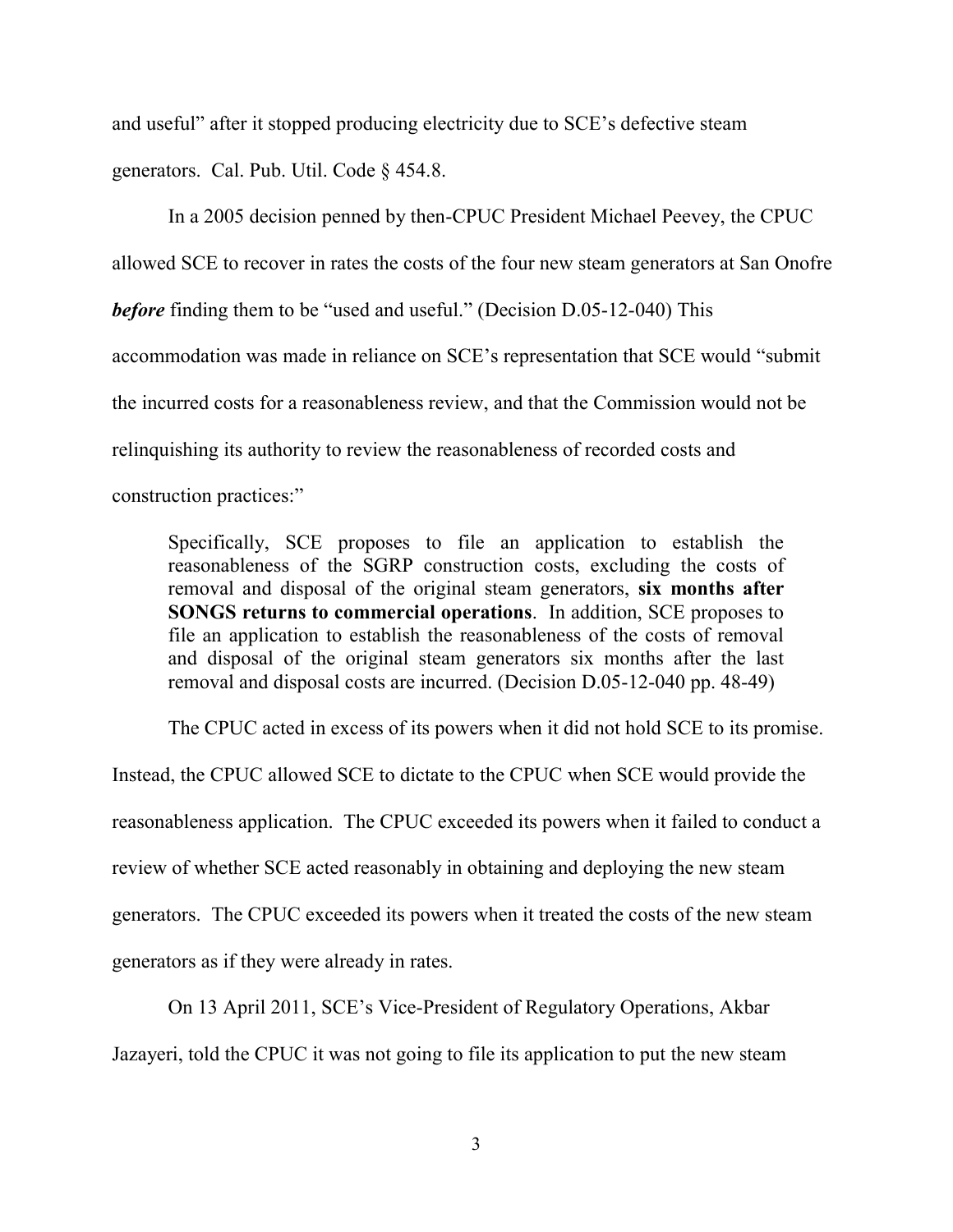generator costs in rates until "the second quarter of 2012," 1.76 years after San Onofre

returned to commercial operations (February 2011):



Akbar Jazaveri Vice President of Regulatory Operations

April 13, 2011

San Onofre Nuclear Generating Station (SONGS), Steam  $Re.$ Generator Replacement Project (SGRP) - Recovery of **Costs Application** 

Dear Mr. Clanon:

Southern California Edison Company (SCE) hereby informs the Commission of its current intent to file a single application, at the end of the second quarter of 2012, that seeks authority: 1) to permanently include in rates the capital costs incurred in the procurement and installation of replacement steam generators at SONGS; and, 2) to permanently include in rates the cost of removal and disposal of the original steam generators. \*\*

The replacement of the steam generators in Units 2 and 3 at SONGS has now been completed. The units returned to commercial operation in April 11, 2010 and February 18, 2011

On 21 February 2013, the CPUC exceeded its powers when it ruled the CPUC

"did not specify any particular date for the filing." (21 February 2013 Ruling) The CPUC exceeded its powers when it ignored its own record and failed to even mention: (1) SCE's commitment to file the application "six months" after San Onofre returned to commercial operation in February 2011 (Decision D.05-12-040 pp. 48-49); (2) SCE's letter setting the date "at the end of the second quarter 2012" (21 February 2013 Ruling); and instead, relied on something outside the record to postpone the application date to 15 March 2014,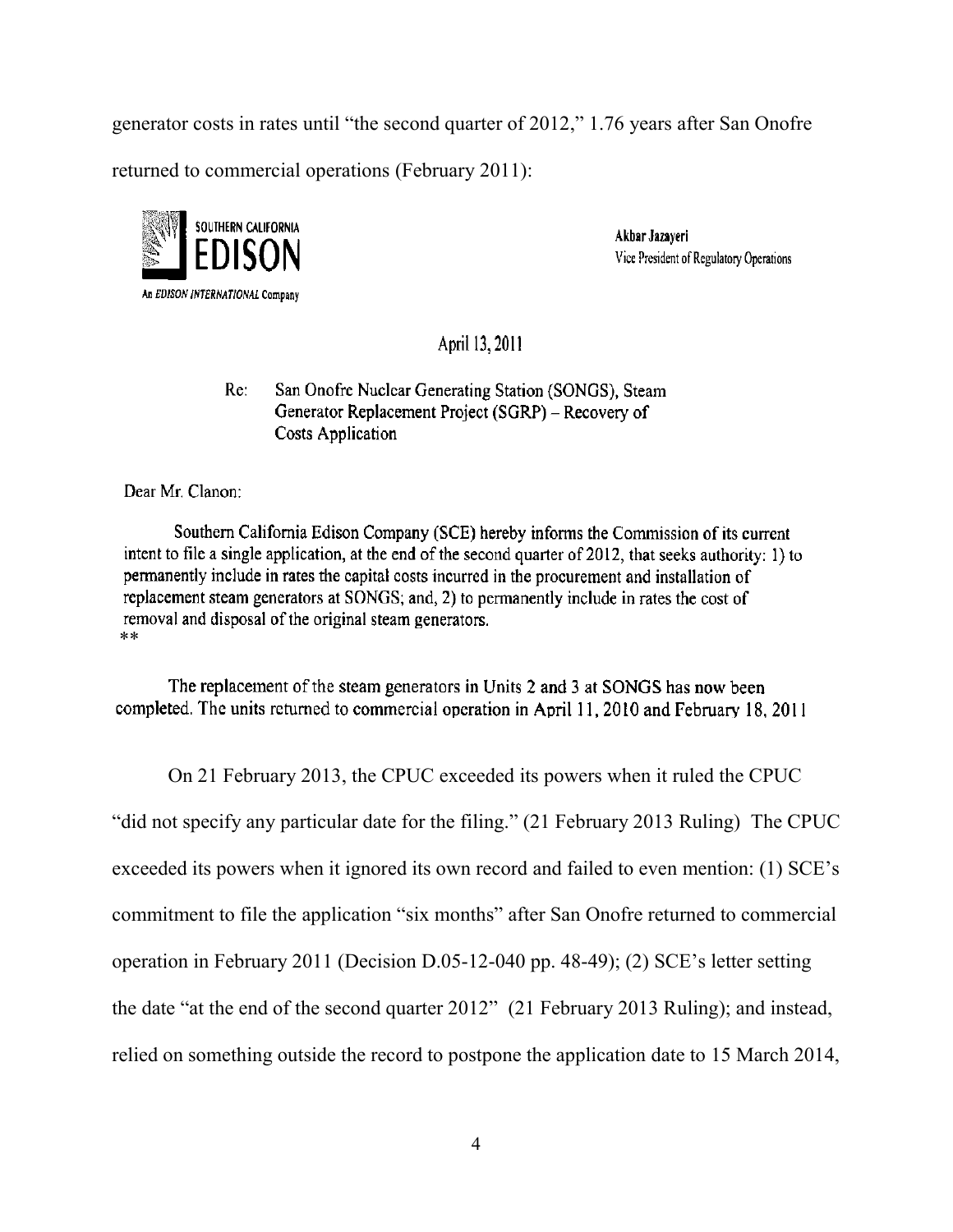three years and one month after San Onofre had returned to commercial operation. (21 February 2013 Ruling)

The CPUC acted outside its fiduciary duty to find out whether ratepayers should pay for the damages caused by the defective replacement steam generators. *People ex rel. Harris v. Rizzo* (2013) 214 Cal. App. 4th 921, 950.

The CPUC acted outside its powers because it did not properly comply with PUC Rule 12.1(d), and failed to properly require an adequate showing that the proposed settlement is reasonable in light of the whole record, consistent with law, and in the public interest. The CPUC acted outside its powers because it failed to examine the actions of the SCE and its officials who deployed the new steam generators to determine if they acted knowingly, recklessly, or negligently.

### **(2) The Commission Has Not Proceeded In The Manner Required By Law.**

The CPUC did not proceed in a matter required by law when it failed to consider that only SCE's hand-picked choices to represent ratepayers were permitted to attend settlement discussions. The CPUC did not proceed in a matter required by law in approving the agreement when the settling parties did not convene at least one conference with notice and opportunity to participate provided to all. CPUC Rules of Practice and Procedure Rule 12.1(b). The non-settling parties were never given the "opportunity to participate" in the required settlement conference. The negotiations of the terms of the settlement were conducted in secret; they were not conducted at arm's length.

5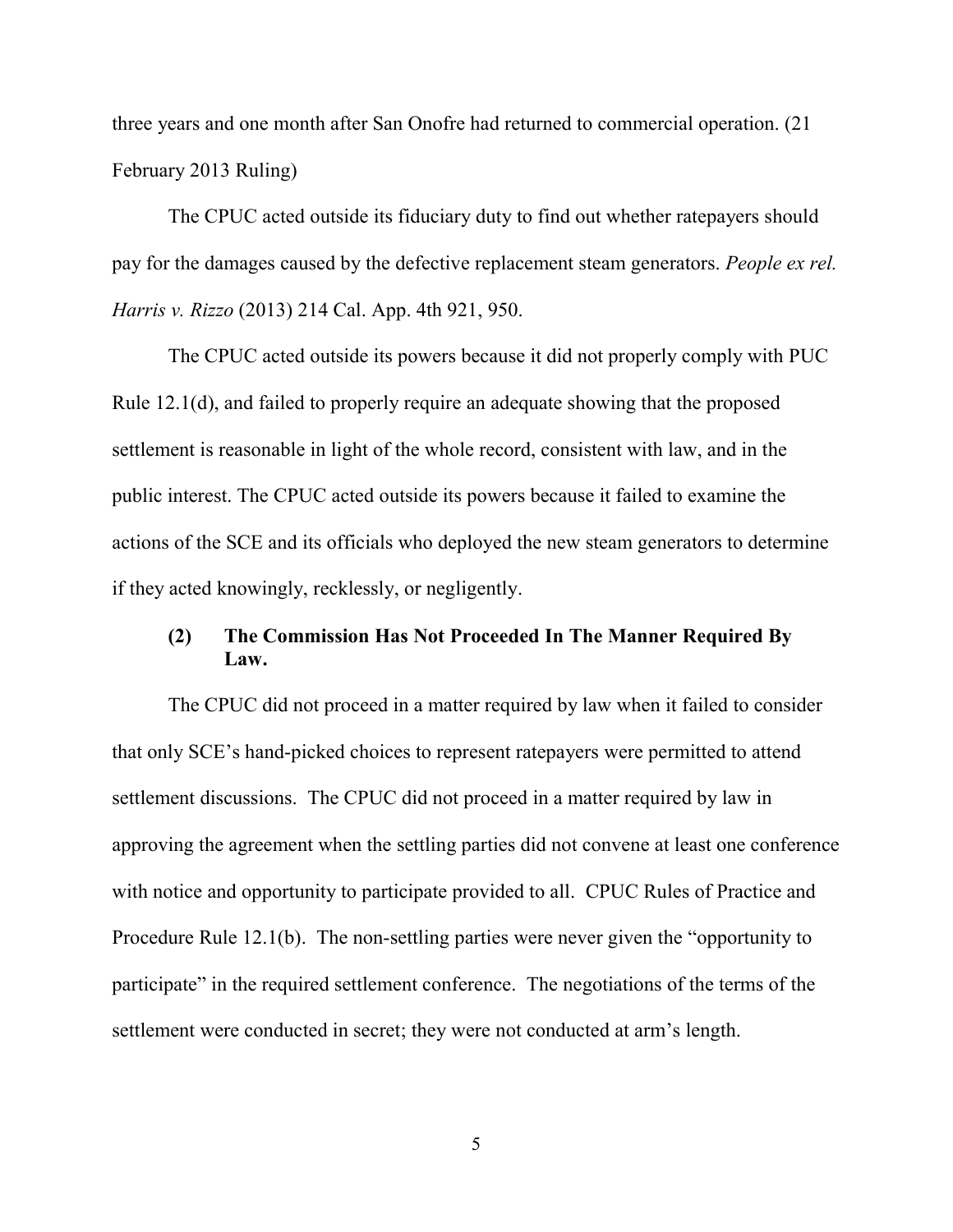The CPUC did not proceed in a manner required by law because the version of the agreement approved was not the version submitted to opponents for comments.

The CPUC did not proceed in a manner required by law because the writing it approved was not sufficiently certain to make the precise acts which are to be done clearly ascertainable. The writing lacks the required definiteness and certainty. *Goehring* v. *Stockton Morris Plan Co*. (1949) 93 Cal.App.2d 417, 420-421. The writing is not complete and certain as shown by the hundreds of pages of advice letters SCE has filed in a futile effort to provide the needed certainty. *Gould v. Callan* (1954) 127 Cal. App. 2d 1, 4.

The CPUC did not proceed in a manner required by law when it limited the scope of the evidentiary hearing on a \$5 billion proposed settlement to just three (3) hours, which was fundamentally too short to properly examine whether there was a sufficient basis under the law to adopt the agreement.

The CPUC did not proceed in a manner required by law when it failed to consider why steam generators costing hundreds of millions of dollars engineered to last forty years failed in two years without someone's negligence. The CPUC did not proceed in a manner required by law when the CPUC refused to consider the legal principle of *res ipsa loquitor*. 1

 $\overline{a}$ 

<sup>&</sup>lt;sup>1</sup> In Latin, the phrase res ipsa loquitur means "the thing speaks for itself." The most widely accepted interpretations of res ipsa loquitur include (1) that it creates a permissible inference of negligence for a jury in situations where a plaintiff can only show that an injurious event occurred. The Law of Falling Objects: Byrne v. Boadle and the Birth of Res Ipsa Loquitur, 59 Stan. L. Rev. 1065, 1066.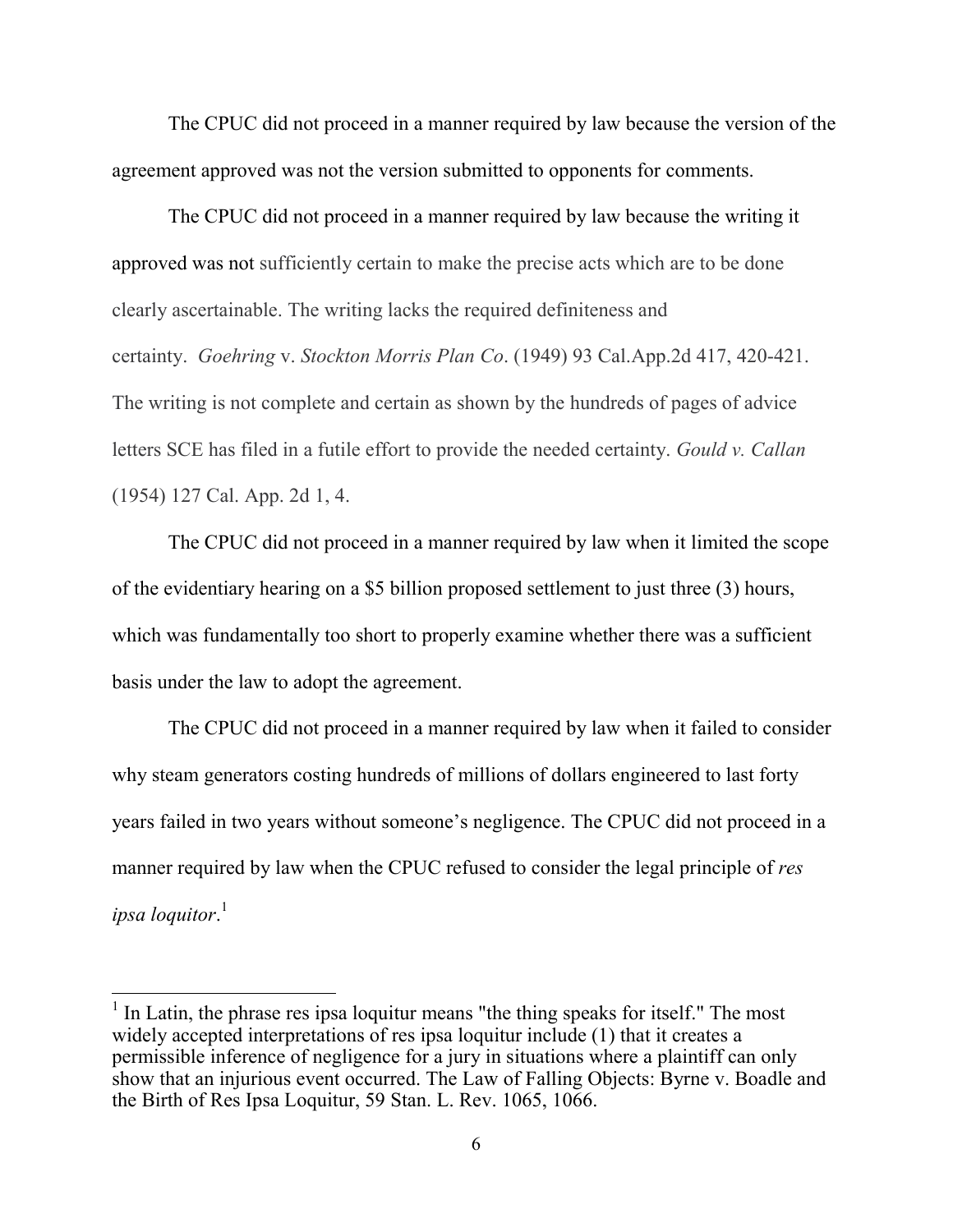The CPUC did not proceed in a manner required by law when the CPUC concluded that SCE could, by filing its paperwork ipso facto make out a prima facie case of reasonableness. The CPUC did not proceed in a manner required by law when it failed to require SCE to show why it was not at fault. CPUC Rules of Practice and Procedure Rule 12.1(d). The CPUC did not proceed in a manner required by law when the CPUC let SCE recover rates for San Onofre without SCE showing its negligent acts did not cause the forced closure of San Onofre. *Natural Soda Products Co. v. Los Angeles* (1943) 23 Cal. 2d 193, 201.<sup>2</sup>

The CPUC did not proceed in a manner required by law when it took official notice of the truth of **hearsay** statements in Nuclear Regulatory Commission (NRC) staff reports and letters and relied upon them as a substitute for taking evidence in this proceeding for factual support of the CPUC decision. The CPUC did not proceed in a manner required by law when it failed to take official notice of the Atomic Safety and Licensing Board Panel (ASLBP) 13 May 2013 decision that NRC actions taken in connection with San Onofre "constitutes a de facto license amendment proceeding." (13 May 2013 LBP-13-07)

The CPUC did not proceed in a manner required by law when it failed to consider whether SCE had engaged in per se negligence in obtaining and deploying the new steam generators at San Onofre. The CPUC did not proceed in a manner required by law when

<sup>&</sup>lt;sup>2</sup> In negligence cases, the measure of damages is the amount which will compensate for all the detriment proximately caused thereby, whether it could have been anticipated or not. Cal. Civ. Code § 3333. So too here, the costs should be borne by SCE and not ratepayers.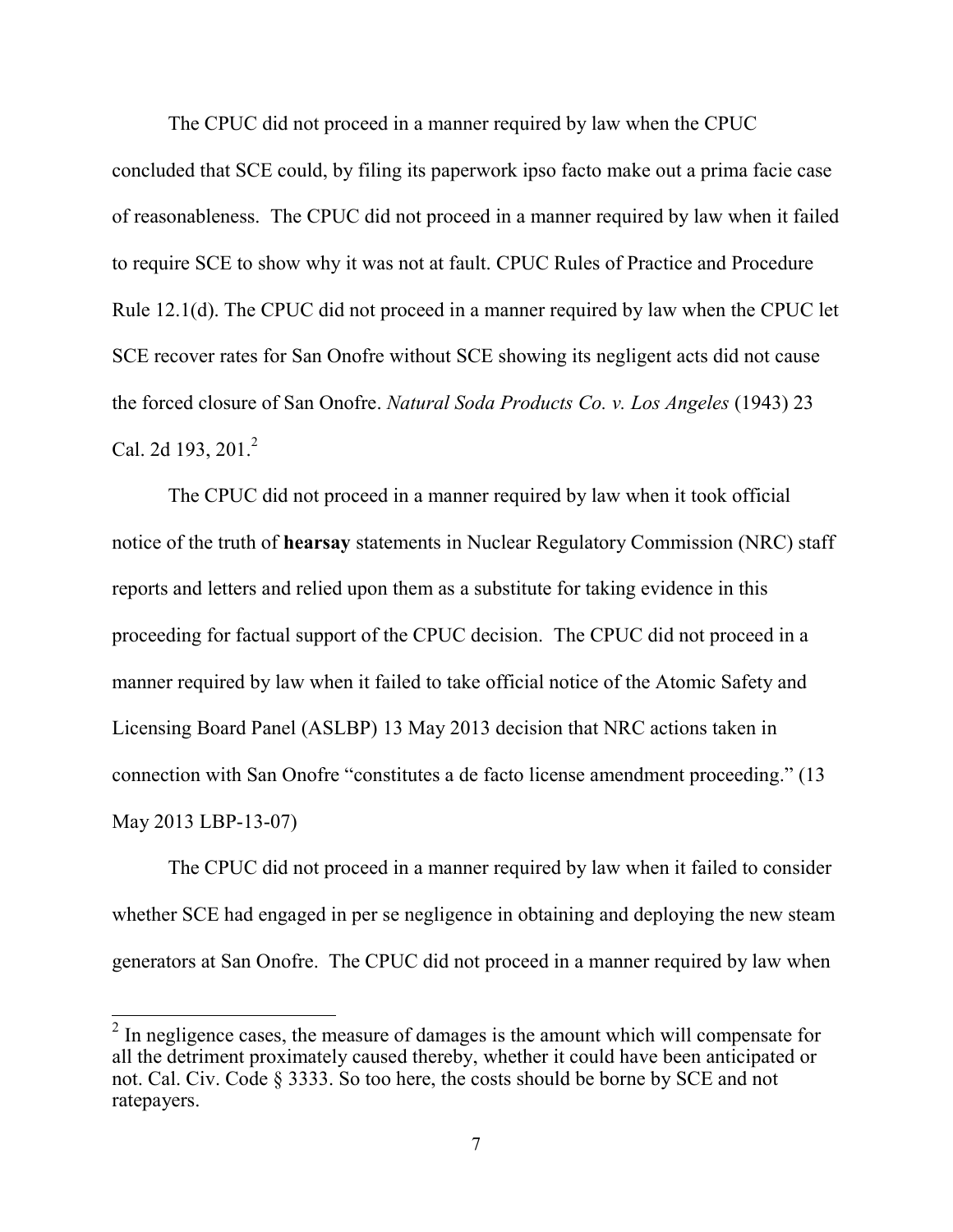it failed to allow the issue of whether an NRC safety license amendment was required for SCE's modifications, additions, removals, or design changes in obtaining and deploying the new steam generators. The CPUC did not proceed in a manner required by law when it did not allow the issue to be raised whether the new steam generators resulted in more than a minimal increase in the likelihood of (1) a safety malfunction; (2) an accident; or (3) the consequences of malfunction important to safety. 10 CFR 50.59 (1-iv)

The CPUC did not proceed in a manner required by law when it dismissed its own expert, Dr. Robert Budnitz, and the plan he outlined for determining the if SCE was the cause of the failure of the defective steam generators. The CPUC did not proceed in a manner required by law when the CPUC blocked Dr. Budnitz from finding answers to critical questions: (1) What error(s) led to the tube failure(s)? (2) At what stage were those errors made? (3) Who made those errors? (4) What might have been done, and by whom, and at what stage, to have averted those errors? (5) What arrangements in place elsewhere, technical or administrative or both, that were successful in averting thee errors somehow didn't work adequately for the SONGS RSGs? (Dr. Robert Budnitz' 1 December 2013 Report, p. 4).

The CPUC did not proceed in a manner required by law when the CPUC relieved SCE from its legal duty to show: (1) why the defective replacement steam generators' costs should be placed permanently in rates; (2) whether SCE acted reasonably in obtaining and deploying the defective steam generators so that it is just and reasonable to impose the damage it caused on ratepayers, pursuant to Pub. Util. Code  $\S$  451; and (3)

8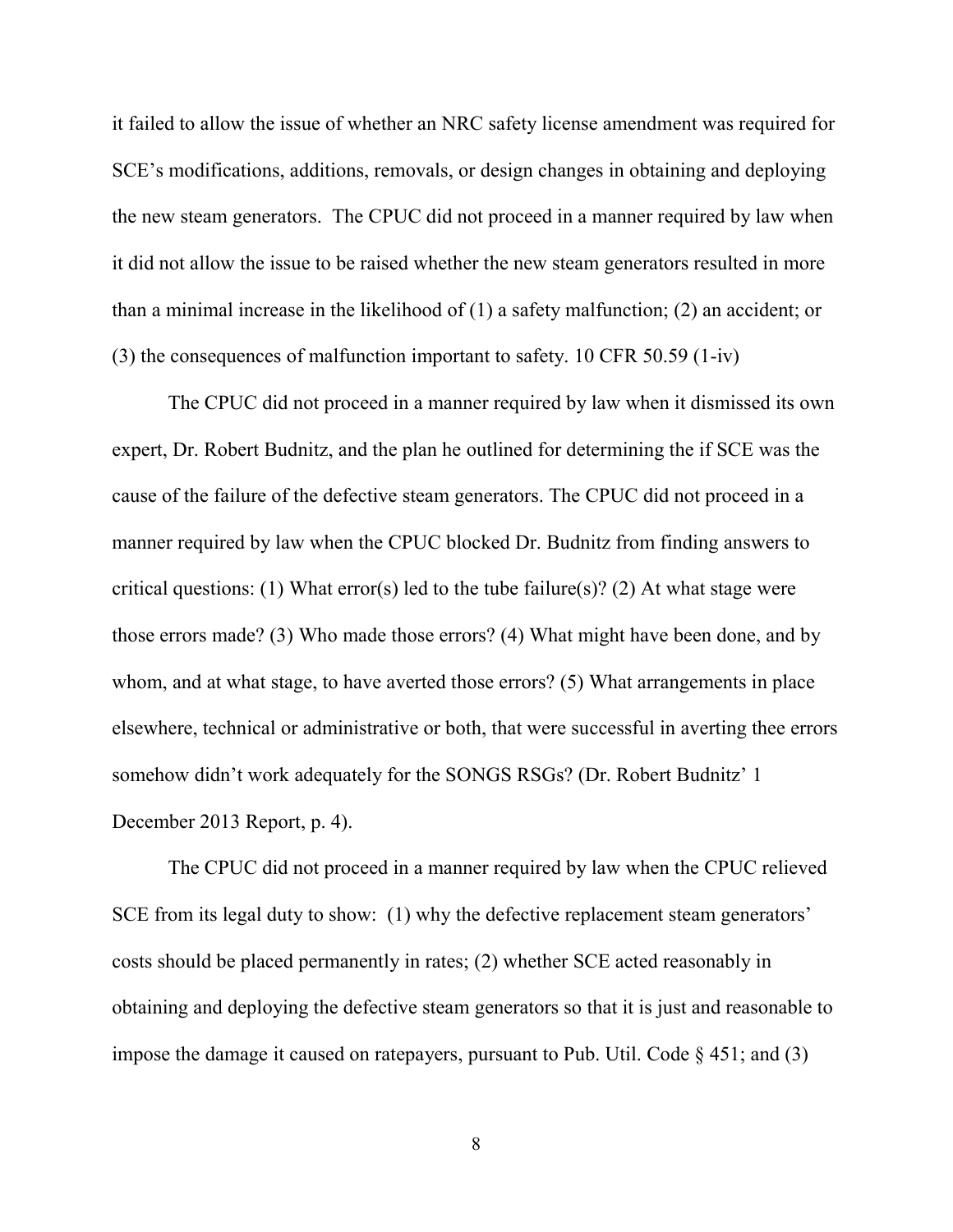whether to remove all costs related to the San Onofre plant from SCE and SDG&E's rates.

The CPUC did not proceed in a manner required by law when it approved the agreement, even though it did not consider (1) the reaction of the ratepayers to the settlement (here, negative); (2) the stage of the proceedings (here, before the key issues are addressed); (3) the risks of establishing liability (here, liability is likely); (4) the risks of establishing damages (here, damages are clear); (5) the ability of the defendants to withstand a greater judgment (here, substantial); (6) the range of reasonableness of the settlement in light of the best recovery (recovery quantified in SCE 8-K puts recovery on very low side; here, the recovery is neither quantified nor concrete, and includes no rebates); and (7) the range of reasonableness of the settlement in light of all the attendant risks of litigation (here, unreasonable). See, *In re GMC Pick-Up Truck Fuel Tank Prods. Liab. Litig.*, 55 F.3d 768, 776, (3d Cir. Pa. 1995).

## **(3) The Findings In The Decision Of The Commission Are Not Supported By Substantial Evidence In Light Of The Whole Record.**

The CPUC finding that the primary result of the settlement is ratepayer refunds and credits of approximately \$1.45 billion is not supported by substantial evidence in the record. (Decision D.14-11-040, p. 2) The CPUC claim that ratepayers will pay approximately \$3.3 billion in costs over ten years (2012-2022), including costs of power the Utilities purchased for its customers after the outage, and recovery of the undepreciated net investment in SONGS assets (*e.g*., Base Plant), excluding the failed SGRP, is not supported by substantial evidence in the record. (Decision D.14-11-040, p.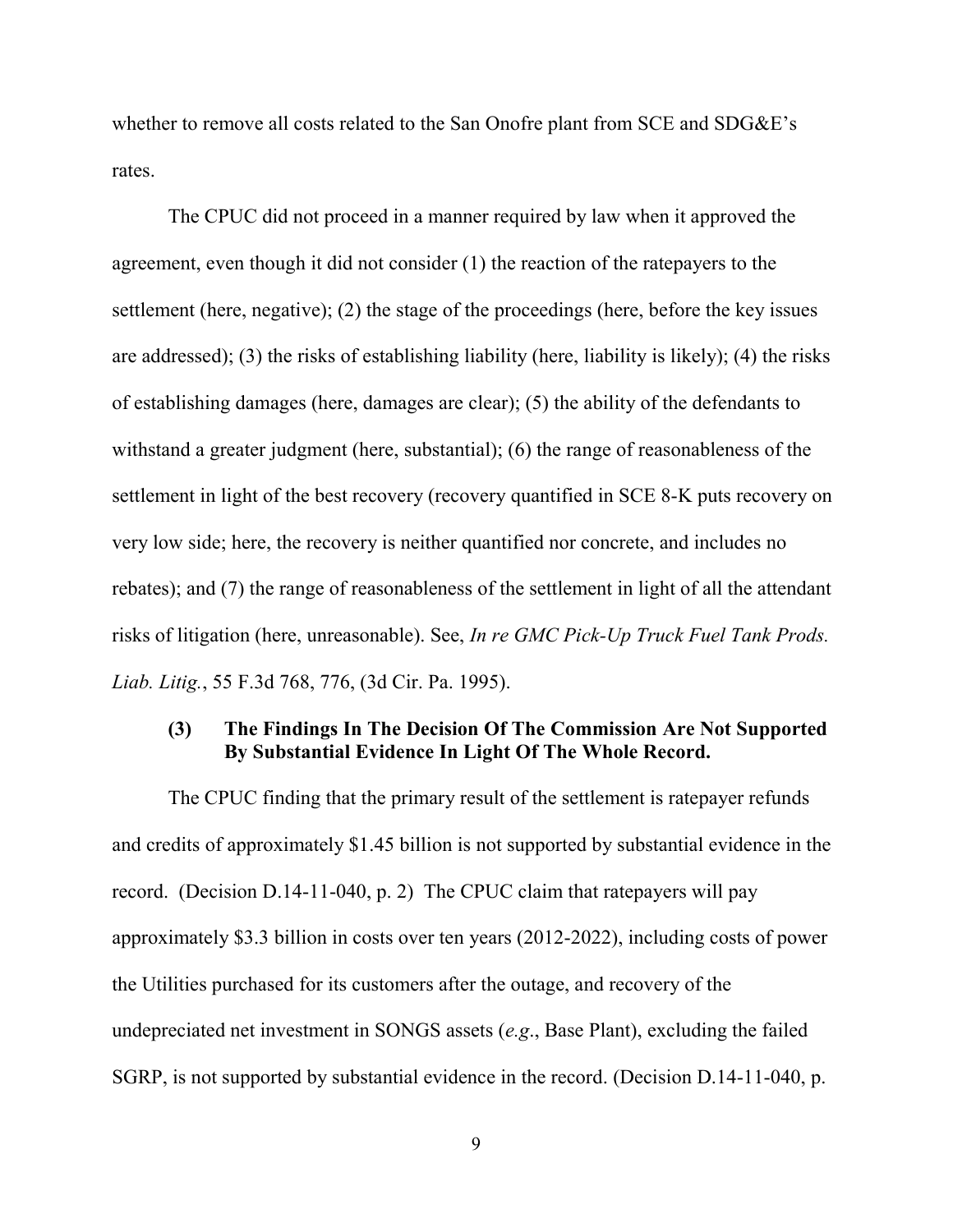2) The CPUC claims that the settlement reduces shareholders' return on SONGS investments to less than 3%. **The effect is ratepayers save approximately \$420 millio**n over the ten-year depreciation period: this is not supported by substantial evidence. (Decision D.14-11-040, p. 2)

The CPUC claim that refunds due to ratepayers will be credited to each utility's under-collected Energy Resource Recovery Account (ERRA) balance upon adoption of the settlement by the Commission to reduce otherwise approved rate increases was not supported by substantial evidence in the record.

The finding there was approximately \$1 billion of SCE's non-SGRP investment in SONGS (San Onofre) that was to be removed from rate base and recovered at a reduced rate of return was not supported by substantial evidence in the record. The claimed reduction of interest to the Utilities of approximately \$419 million was not supported by substantial evidence in the record. The cost of the power purchased was not supported by substantial evidence in the record. The implied fact that SCE is bona fide pursuing claims against Mitsubishi is not supported by substantial evidence in the record.

There is not substantial evidence in the record to support a 70% - to - 30% split between ratepayers and investors as right, fair and just. There is not substantial evidence in the record to support a finding that SCE's conduct in deploying the defective steam generators that caused a permanent outage of the San Onofre power plant warrant the corporations—SCE and SDG&E—receiving a total of \$3,298,600,000 (or 70% of the \$4,708,200,000 they sought). There is no substantial evidence that supports this division

10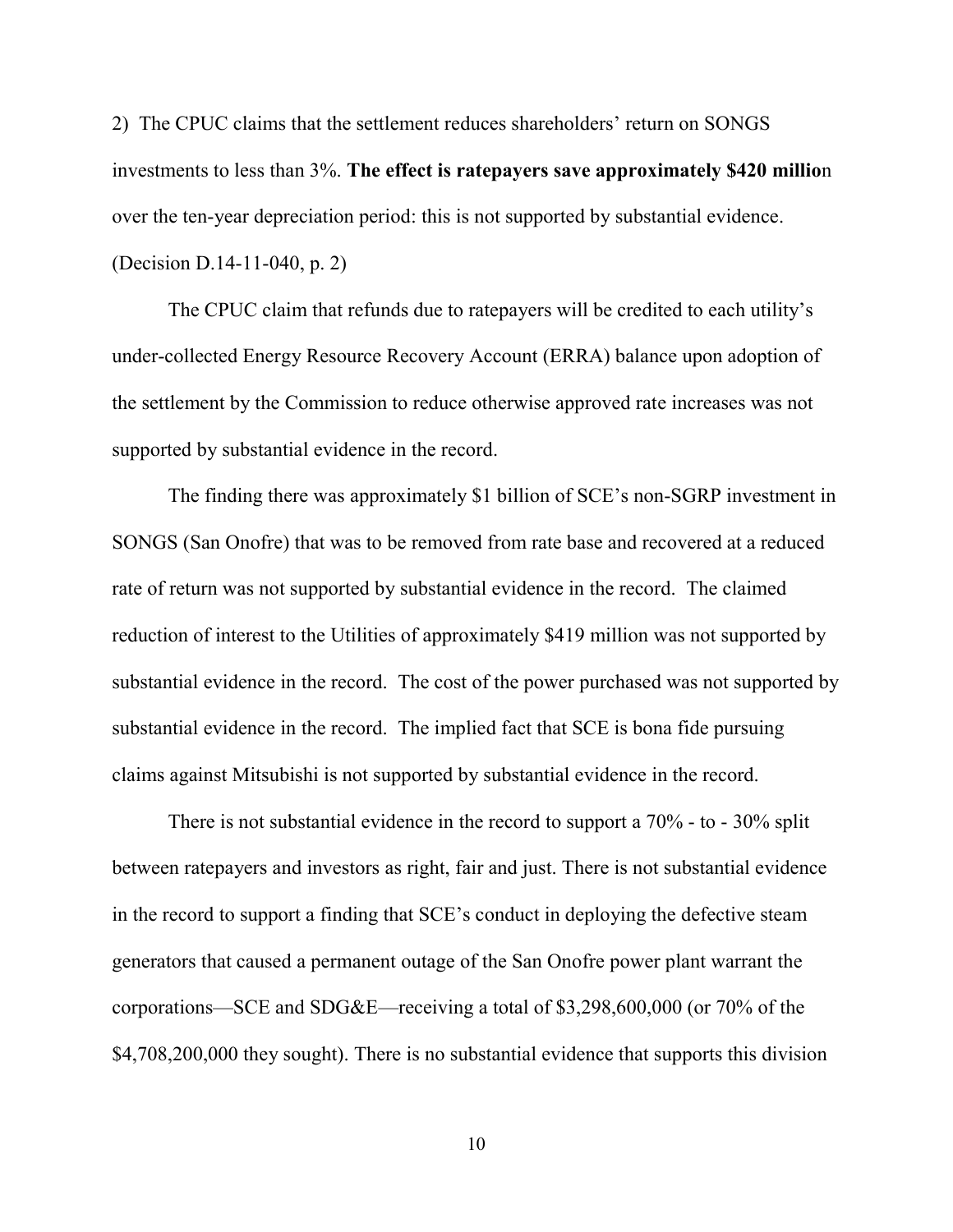of benefits and burdens (*The Utility Reform Network v. See Public Utilities Com*. (2014) 223 Cal. App. 4th 945, 959).

### **(4) The Order Or Decision Of The Commission Was Procured By Fraud Or Was An Abuse Of Discretion.**

The Decision was procured by abuse of discretion based upon: (1) failing to allow any meaningful investigation into whether SCE was responsible for obtaining and deploying the defective steam generators; (2) blocking any evidentiary hearing into whether SCE acted unreasonably; (3) blocking any investigation into the value of benefits to ratepayers under the agreement; (4) misleading ratepayers to believe that an investigation would be conducted into who and what caused the new steam generators to fail; (5) issuing press releases suggesting that the parties were supporting the agreement; (6) carrying out SCE's directive to postpone the OII proceedings for 4 months; (7) postponing the investigation into who and what caused the steam generators to fail into the indefinite future; (8) participating through the Office of Ratepayer Advocate in secret settlement discussions from which parties were excluded; (9) promoting the settlement value far in excess of its actual value to ratepayers; (10) limiting the evidentiary hearing on the settlement to 3 hours; (11) placing matters in the record falsely e.g. there was a settlement conference for all parties as required under Rule 12; (12) limiting cross examination by not permitting proper cross-examination questioning; and (13) the other matters identified above. *Deveny v. Entropin, Inc*. (2006) 139 Cal. App. 4th 408, 428. See, *Consumer Defense Group v. Rental Housing Industry Members*, (2006) 137 Cal. App. 4th 1185, 1186; *Walk Haydel & Assocs. v. Coastal Power Prod*. Co., 934 F. 4 Supp.